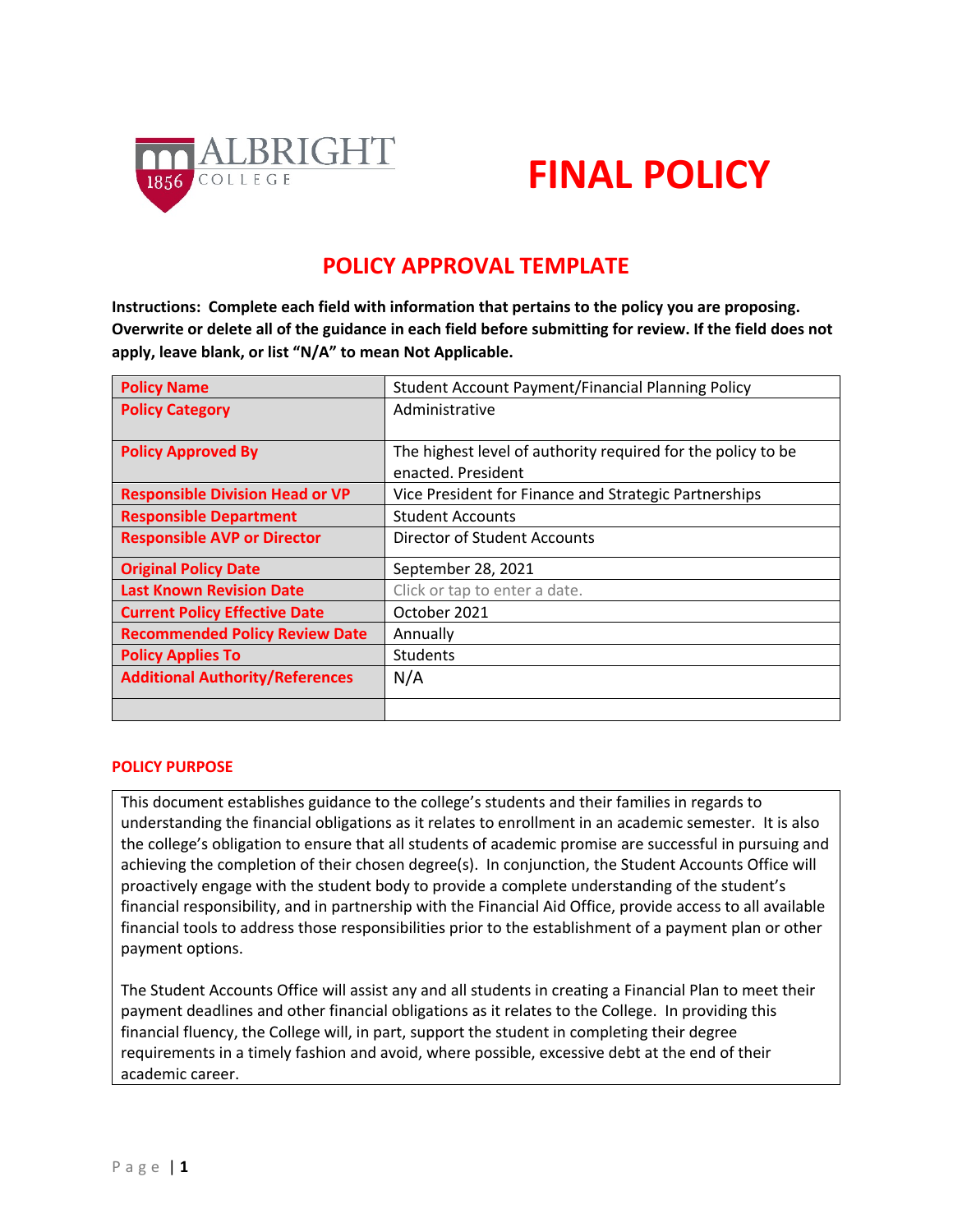### **BACKGROUND**

Historically the College only had a minimally stated position with regards to its payment policy as outlined on the Student Accounts web pages and, therefore, needed to enhance and clearly state the policy to ensure that all students and other staff and faculty were fully aware of the student's financial expectations as it relates to enrollment in an academic semester at the College.

# **DEFINITIONS**

| TERM                      | <b>DEFINITION</b>                                                             |  |  |
|---------------------------|-------------------------------------------------------------------------------|--|--|
| <b>Financial Plan</b>     | An evaluation of the student's best options to resolve the account balance    |  |  |
|                           | due for the affected semester in question along with long term options for    |  |  |
|                           | future semesters, as applicable. Options may include payment plans, PLUS      |  |  |
|                           | and private student loans, and other outside sources for resolution.          |  |  |
| <b>Personal Balance</b>   | The payment due from the student/family or the remaining balance after        |  |  |
|                           | tuition/fees are paid by financial aid/scholarships/private loans.            |  |  |
| Verification              | Financial aid documentation that is required to support the information       |  |  |
| Requirements              | stated on the annual FAFSA used to finalize financial aid credits.            |  |  |
| <b>Registration Stop</b>  | A hold that delays registration in an upcoming semester on a student account  |  |  |
|                           | due to unsettled account balance from a previous semester or current          |  |  |
|                           | semester whereby a Financial Plan cannot be confirmed to address the          |  |  |
|                           | outstanding account balance.                                                  |  |  |
| <b>Ancillary Charging</b> | Credit limits extended to students at the College bookstore and snack bar     |  |  |
| Privileges                | venues to purchase items to be billed and paid via the student account. These |  |  |
|                           | purchases are due and payable when presented on the next billing cycle.       |  |  |
|                           |                                                                               |  |  |
|                           |                                                                               |  |  |

### **POLICY TEXT**

Students are billed for tuition and fees in advance of each semester and are notified via an electronic billing statement through the College's billing and payment center, LionPay. The billing statement states the semester payment due date and the Personal Balance noted as "Total Payment Due" following the application of financial aid, as applicable. The College will assist the student in development of a Financial Plan to settle any balance that is their personal obligation. The development of this plan will include all of the following:

- Provide financial fluency counseling (understanding the students' financial responsibilities and those of the College as they pertain to the student)
- Seek where possible additional financial aid
- Guidance on student loan options
- Development of a mutually acceptable payment plan

Students that have a missing Financial Plan by the initial semester payment due date will be contacted with the assistance of the Athletic Department, Residential Life Office, Student Success coaches or directly by the Student Accounts Office to schedule a meeting to develop a Financial Plan for the academic year. Additionally, account balances that continue to remain unsettled after the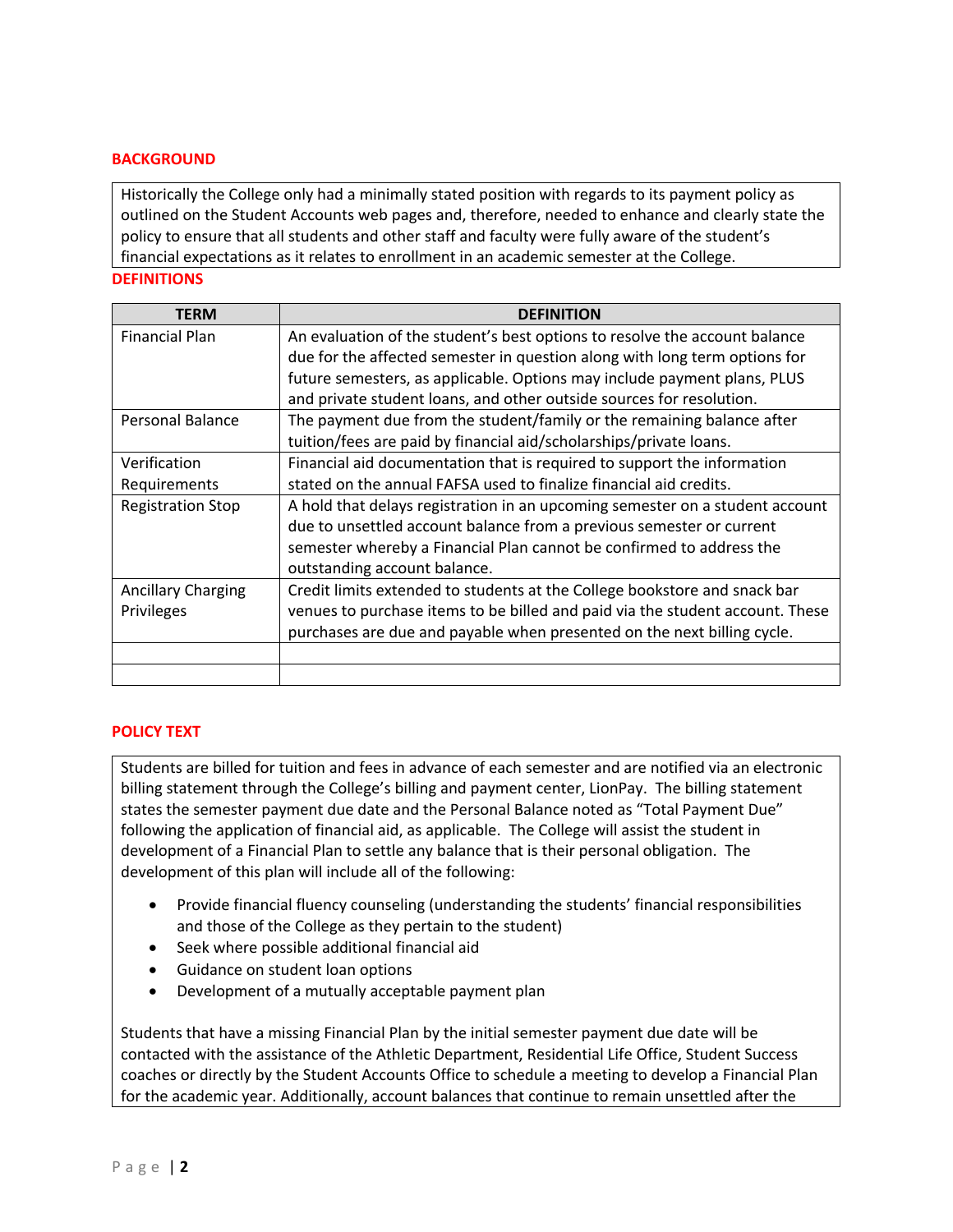initial thirty days of the semester due date or after the second billing cycle and cannot be identified with a confirmed Financial Plan may be subject to a late payment fee of 1 1/2% of the unsettled account balance.

Students that continue to have a missing Financial Plan after the initial thirty days of the semester or after the second billing cycle and/or are missing required financial aid Verification paperwork, will be notified via email (or other communication avenues, as possible) of a Registration Stop on their account that will delay registration in an upcoming semester. Students will be requested to meet with the Student Accounts Office to develop a Financial Plan for any Personal Balance owed to the College.

A Registration Stop, if placed on a student's account, will be removed following confirmation of either of these two actions.

- The account balance is settled
- A Financial Plan that is agreed to and acted upon to settle the balance

Student accounts that have not been settled or have a confirmed plan in place for the account balance by the end of the semester will continue to be delayed for the following:

- registration for a future semester
- receipt of their official transcript and/or diploma
- participation in commencement exercises

Students will also be delayed from registering for classes if they have not met their financial responsibilities from a prior semester. Should there be extenuating circumstances to the unpaid account balance such as life changing event, an exception may be granted to allow the student to register.

## **ASSOCIATED PROCEDURES LOCATION**

#### **REVISION LOG**

| <b>DATE OF REVISION</b> | <b>MAJOR CHANGES</b><br>(Note: electronic copies of the former versions of the policy must be maintained within the unit,<br>department, or division) |
|-------------------------|-------------------------------------------------------------------------------------------------------------------------------------------------------|
| Click or tap to         |                                                                                                                                                       |
| enter a date.           |                                                                                                                                                       |
| Click or tap to         |                                                                                                                                                       |
| enter a date.           |                                                                                                                                                       |
| Click or tap to         |                                                                                                                                                       |
| enter a date.           |                                                                                                                                                       |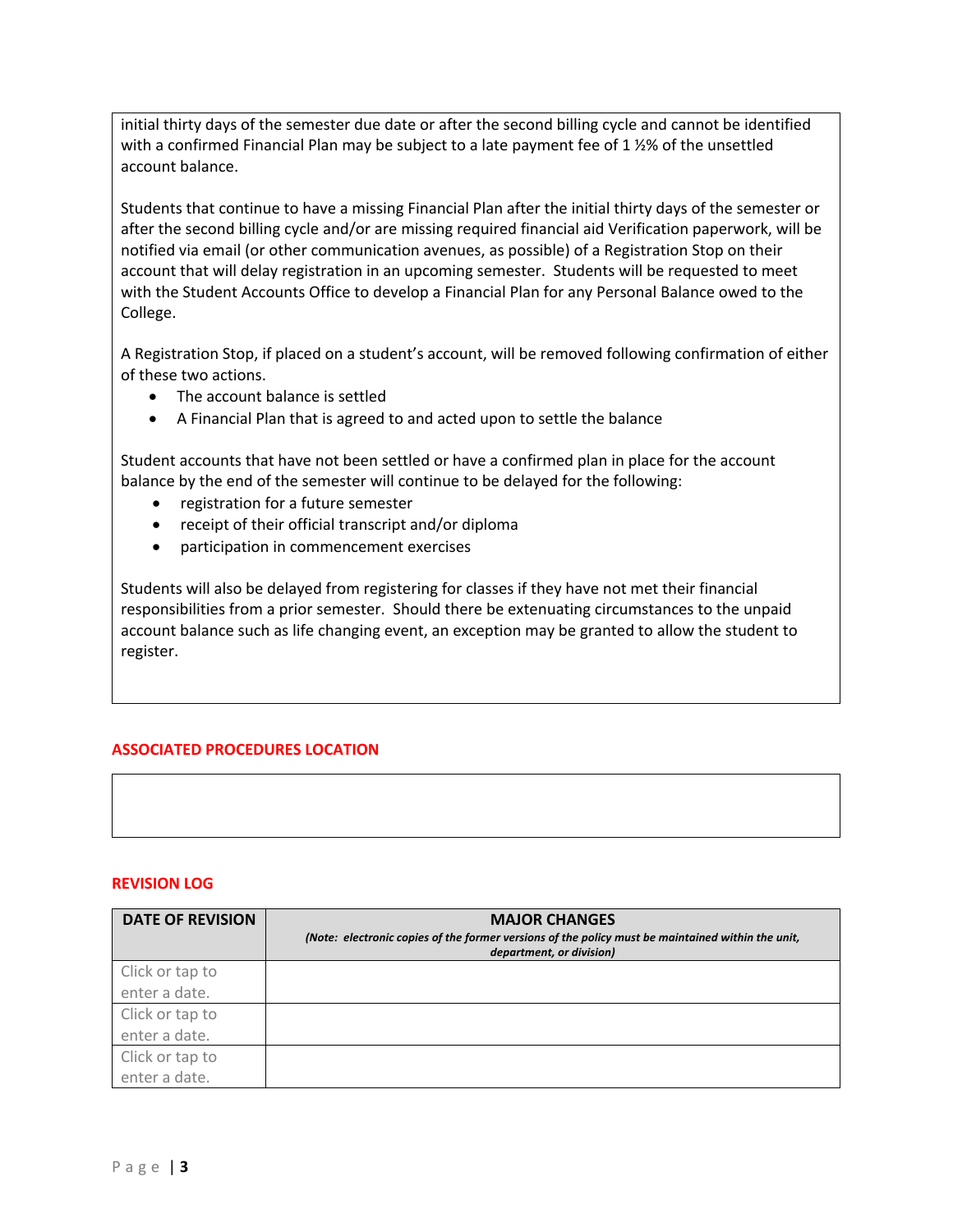| Click or tap to |  |
|-----------------|--|
| enter a date.   |  |
| Click or tap to |  |
| enter a date.   |  |

**IMPLEMENTATION PLAN** - For decision-making purposes only. This will not appear in the Final Policy that is posted to the Policy Repository.

- After the semester payment due date:
- $\circ$  Determine those students who have a missing Financial Plan for their semester balance
- $\circ$  Engage the assistance of the athletic and residential life offices and first year coaches to contact the student to contact the Student Accounts Office; only names will be provided to these offices to ensure privacy is maintained.
- 30 days following the start of each semester:
	- o Determine an allowable balance (typically \$500+/- balance) to remain unsettled.
	- $\circ$  Place Registration Stops on affected accounts. This is a proactive measure to bring attention to the unsettled account balance for those students who are unaware of the payment options, struggling with their finances that may need to apply for additional financial aid assistance, alerting a parent who has not been established an authorized payer or simply delaying payment for an unknown reason.
	- $\circ$  Issue email notice as well as other methods of communication as deemed appropriate to affected students to consult with Student Accounts Office.
	- o Suspend Ancillary Charging Privileges at college bookstore. \*\*
	- $\circ$  Suspend Ancillary Charging Privileges for snack bar purchases. (These purchases are over and beyond a student's meal plan and bonus dollar allotment. Access to the designated meal plan and bonus dollars are NOT affected by this suspension) \*\*
	- o Delay approval for travel, clubs or sports during interim and summer terms. \*\*\*

\*\*These are proactive measures to bring attention to the unsettled account balance and to ensure that a student is not adding any additional debt to their account that may cause further hardship.

\*\*\*In most cases approval is granted for participation in these programs but an understanding of the Financial Plan is needed for the affected student.

These Registration Stops are removed when one or a combination of the following actions are established:

- Cash, check, credit card payment
- Approved Plus or private loan disbursement to the account